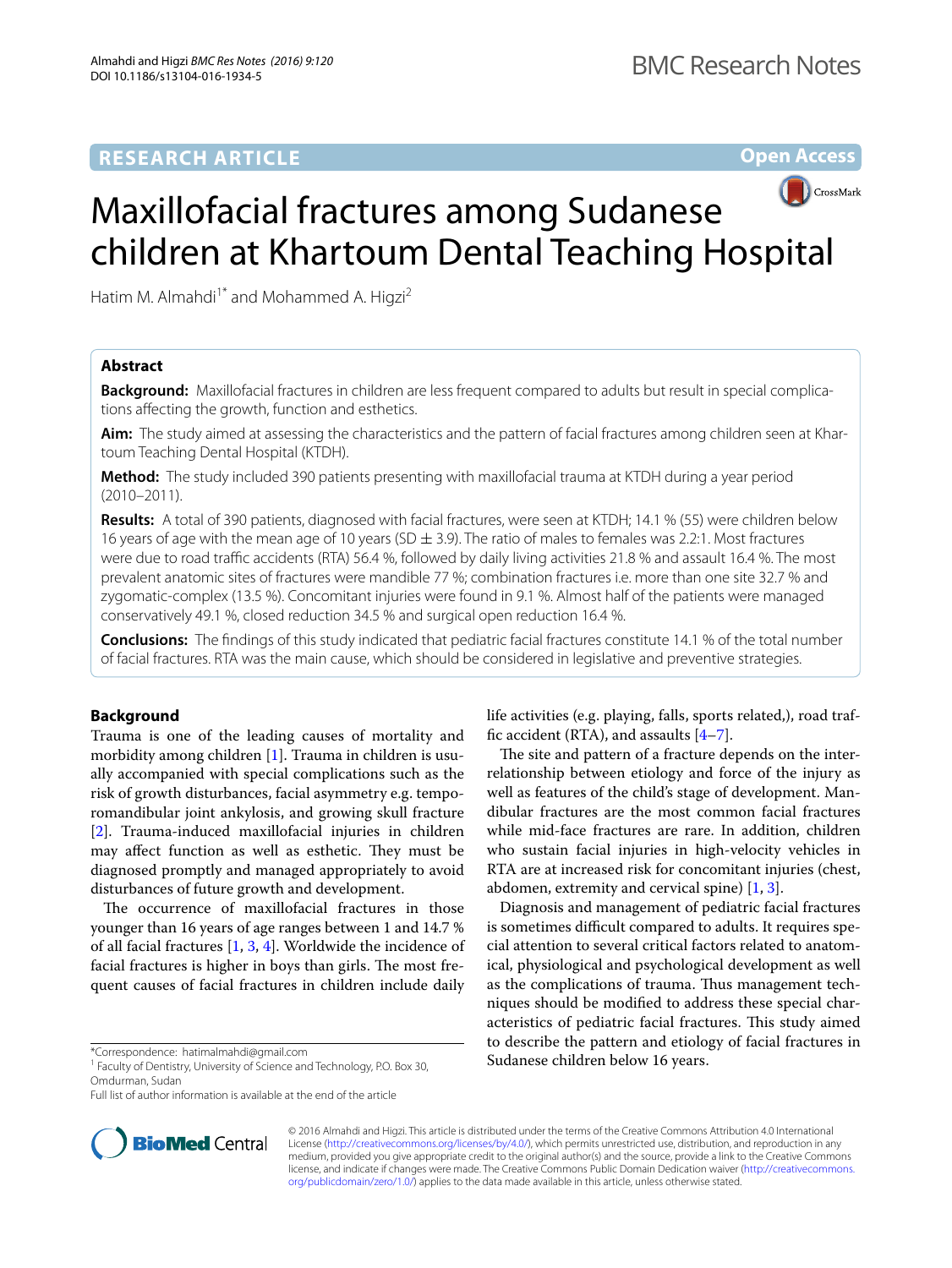### **Methods**

This is an observational, cross-sectional study that included pediatric patients with maxillofacial trauma who presented to Khartoum Teaching Dental Hospital (KTDH) during a year period (2010–2011).

All pediatric patients presenting to KDTH emergency unit with trauma were clinically examined and have undergone radiographic investigations including X-rays, and/or computed tomography scan (CT scan) as needed.

Patients that were diagnosed with maxillofacial fractures and were below 16 years of age were included in the study.

Demographic data was collected as well as the type of fracture, concomitant injuries, the possible causes of trauma, and treatment modality.

Mandibular fractures were classified according to Killey: condyle, ramus, angle, body, symphsyal and parasymphsyeal [\[8](#page-3-5)]. The mid-facial fractures sites were classified as: Le Fort (including all levels), zygomatic complex, nasoorbital-ethmoid (NOE) and others. Dentoalveolar fractures and other dental injuries were excluded.

The treatment of pediatric maxillofacial fractures was either conservative management (no intervention) or surgical management. The latter included closed reduction—with arch bars, eye loops, and maxillo-mandibular fixation (MMF)—or open reduction (rigid fixation with plates, miniplates, and screws).

Data analyzed by using statistical software package (SPSS version 15) for Windows (SPSS Inc., Chicago, IL, USA). Analysis was performed at accepted level (*p* value) of 0.05. Descriptive analyses: proportions, percentages, and frequency distribution were performed.

All study protocols were approved by the ethical committee of the University of Khartoum, Faculty of Dentistry. Informed consents were obtained from the guardians of all patients included in the study.

## **Results**

During the study period (12 months), a total of 390 patients with facial fractures were seen at KTDH; 14.1 % (55) of them were children below 16 years of age. The mean age is  $10 \pm 3.9$  years and range (3–16 years). Most facial fractures 47 % were in the age group 12–16 years, followed by 29.1 % in the age group  $7-11$  years, while the least number of fractures were seen in 23.6 % in the age group below 6 years. The male to female ratio among pediatric facial fractures was 2.2:1.

Most maxillofacial fractures among children were caused by RTA 56.4 %, followed by daily activities 21.8 %, assault 16.4 %, and others 5.5 %. Pediatric facial fractures caused by RTA were consistently increasing with age. There was a significant relationship between the age and etiology of facial fracture ( $P = 0.003$ ). Table [1](#page-1-0). Males

| Age group (years)            | <b>RTA</b> | <b>DLA</b> | <b>Assault</b> | <b>Others</b> | Total |  |  |
|------------------------------|------------|------------|----------------|---------------|-------|--|--|
| Etiology of facial fractures |            |            |                |               |       |  |  |
| $0 - 6$                      |            | 5          | 0              |               | 13    |  |  |
| $7 - 11$                     | 11         | 4          | 0              |               | 16    |  |  |
| $12 - 16$                    | 13         | Κ          | 9              |               | 26    |  |  |
| Total                        | 31         | 12         | q              | ς             | 55    |  |  |
|                              |            |            |                |               |       |  |  |

<span id="page-1-0"></span>**Table 1 Frequency of etiology of facial fractures in rela-**

*RTA* road traffic accident, *DLA* daily living activity

**tion to age to group**

sustained 77.7 % of facial fractures which were due to assault Table [2](#page-1-1).

Seventy four pediatric facial fractures were sustained in 55 patients. These were due to combination fractures (more than one fracture in one patient) and occurred in 32.7 % patients. Most of the facial fractures occurred in the mandible 76.8 %, followed by mid-face fractures; zygomatic complex fractures 13.5 %, Le Forte 6.7 % and NOE 1.3 %.

The concomitant injuries were seen in 9.1 % of children with facial fractures. These included skull, femur, humerus fractures and chest injuries. Forty percent were in the age group 7–11 years, and 60 % in the age group 12–16 years. All of them were males.

Intervention was in the form of conservative management in 49.1 % of the patients, 34.5 % closed reduction (e.g. simple wire, lingual splints) and 16.4 % open reduction (open reduction and internal fixation)

## **Discussion**

KTDH is the main trauma centre in Khartoum state (the capital of Sudan) which has about 5 million inhabitants; representing about 13 % of population of the country [[9](#page-3-6)].

The pattern of maxillofacial fractures in children differs from adults because of the unique features of the pediatric patients' jaws. The child's face is proportioned quite different from that of the mature adult [[11\]](#page-3-7). Maxillofacial fractures presentation among pediatric patients were consistently influenced by geographic area, socioeconomic status of the population and the period of investigation  $[10-12]$  $[10-12]$  $[10-12]$ .

<span id="page-1-1"></span>**Table 2 Distribution of frequency and percentages of etiology and gender**

| <b>Etiology</b> | Male         | Female       | Total         |
|-----------------|--------------|--------------|---------------|
| <b>RTA</b>      | 36.4 % (20)  | $20\%$ (11)  | 56.4 % (31)   |
| <b>DLA</b>      | 14.5 % (8)   | $7.3 \% (4)$ | $21.8\%$ (12) |
| Assault         | 12.7%(7)     | $3.6\%$ (2)  | 16.3% (9)     |
| Others          | $5.5 \% (3)$ | (0)          | $5.5 \% (3)$  |

*RTA* road traffic accident, *DLA* daily living activity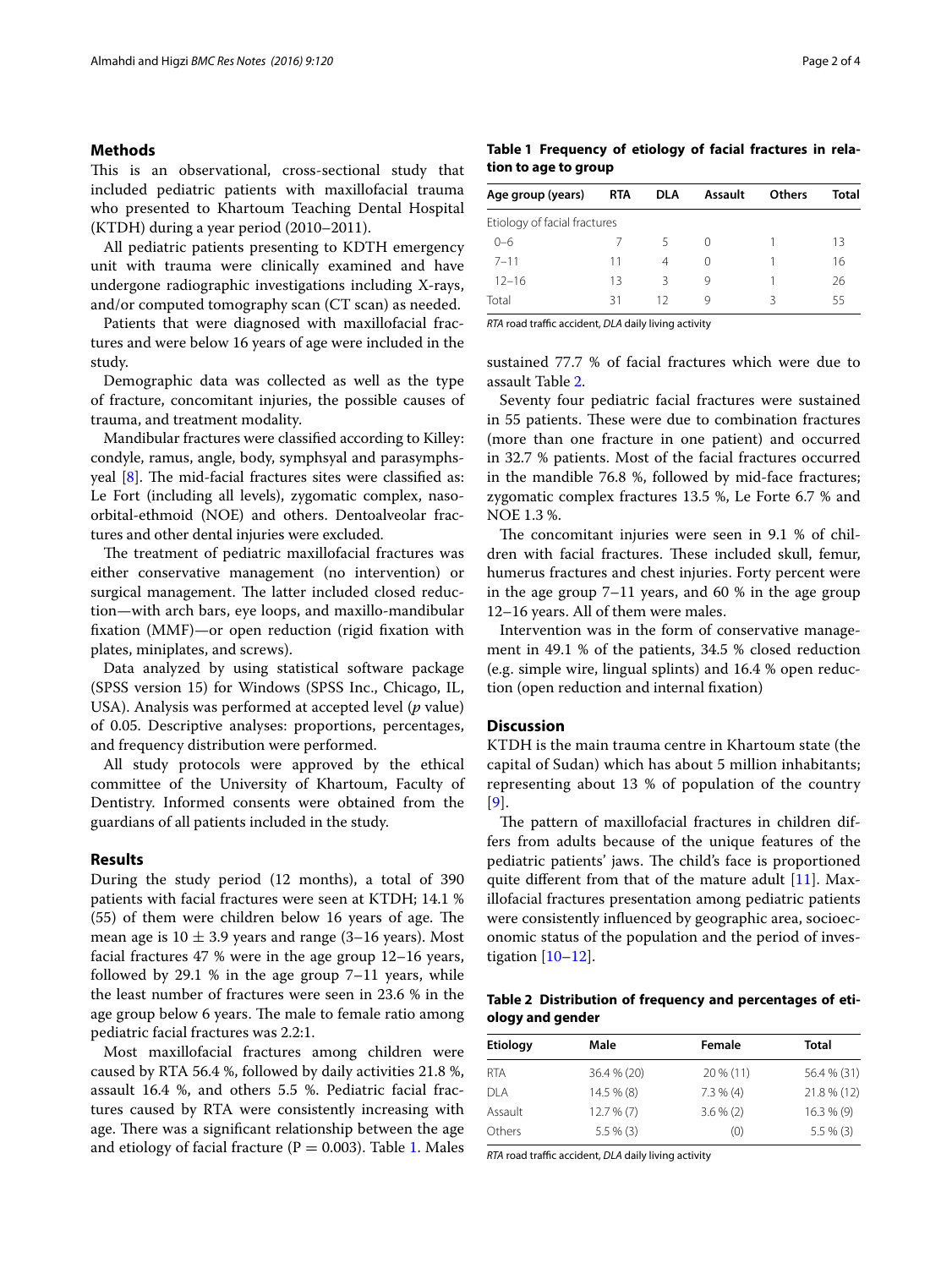In this study 14.1 % of the patients presenting with facial fractures were children. This figure is consistent with other studies from different parts of the world, where facial fractures in the pediatric population are reported to be less than 15 % of all facial fractures worldwide [[4,](#page-3-3) [10,](#page-3-8) [11](#page-3-7)].

This study confirms that male children are prone to facial fractures more than females. This also agrees with other studies which reported higher occurrence of pediatric facial fractures in males than in females at all age groups. This male preponderance has been attributed to cultural and social restrictions for female outdoor activities without supervision in comparison to greater outdoor activities, and more dangerous physical activities and contact sports in the case of males. Another possible explanation for this could be that females mature earlier than males [[3](#page-3-2), [4,](#page-3-3) [13](#page-3-10)[–15](#page-3-11)].

RTA was the most common etiological factor of facial fractures in this study as shown in Table [3](#page-2-0). This is explained by the fact that Khartoum city is facing heavy traffic problems as there is an increasing number of cars (a car for each 120 citizens) coupled with badly maintained roads. This is further complicated by the mechanical condition of the cars, and few pedestrian bridges and crossings. The most recent report has estimated that there were around 44442 RTA in Khartoum state in the year 2009 [[18](#page-3-12)]. This rise of RTA was explained by Kaban who described how RTA has increased in recent years, although falls and assaults remain steady [[11,](#page-3-7) [16](#page-3-13), [17](#page-3-14)]

Daily living activity (playing, falls) was the second most common etiological factor. It occurred mostly in children below the age of 6 years. There was one patient in whom the fractures were caused by an animal (donkey). Another two cases were due to falling into a well while they were collecting water. These cases were peculiar to rural areas where children participate in the community activities and work. These are consistent with other studies that reported young children are prone to sustain injuries from low-velocity forces (e.g. falls), while older children are more likely to be exposed to high-velocity forces (e.g. RTA) [[5,](#page-3-15) [17](#page-3-14), [19\]](#page-3-16).

<span id="page-2-0"></span>**Table 3 Distribution of frequency and percentages of site of mandibular fractures**

| <b>Site</b>   | Percentage<br>of fractures |
|---------------|----------------------------|
| Symphysis     | 19.3 % (11)                |
| Parasymphysis | $8.8\%$ (5)                |
| Body          | 28.1 % (16)                |
| Angle         | 14 % (8)                   |
| Condyle       | 29.8 % (17)                |
| Total         | 100 % (57)                 |

Assaults and interpersonal violence as causative factors of facial fractures were seen in 16.4 % of the children. These are uncommon causes of facial fractures in children, but when they occur they are commonly seen in the older age groups as confirmed in this study. In addition, they mostly occur among males. This indicates an increasing frequency of assault-related accidents in this age group in particular. A significant increase in assaultrelated cases was observed in a series of study by Lida et al. in Japan and Thorén et al. in Finland where they showed that causes of facial fractures in children in the early teens gradually assume a pattern similar to that of adults [\[3,](#page-3-2) [7](#page-3-4), [11\]](#page-3-7).

Fractures of the mandibular condyle, either in isolation or in combination with other sites, were the most common mandibular fractures seen. In this study they occurred most commonly in the age group 7–11 years and decreased in older groups, which is consistent with other reports [[3,](#page-3-2) [20](#page-3-17)]. This is attributed to the peculiar pediatric anatomic features such as the highly vascularised condyle and thin neck which are poorly resistant to low velocity trauma during falls [\[21\]](#page-3-18). Such fractures were important not only because of the high incidence of these injuries, but also because of the possible long-term adverse effects since they can affect facial growth and lead to ankylosis of temporomandibular joint (TMJ), and may also lead to the formation of a bifid condyle [[22,](#page-3-19) [23](#page-3-20)].

In this study the mandibular body and angle fracture consistently increased with age and occurred exclusively in males as in other studies [[20\]](#page-3-17). Lida et al. explained these types of fractures as being one of the common fracture sites in adults and this may reflect the changes of etiology, such as an increase of assault, as well as the growth of the mandible in this age group [\[17](#page-3-14)].

Most of the mid-face fractures reported were in the older age groups and due to RTA or assault. Thoren et al. mentioned that fractures in the mid-face were frequently multiple and/or comminuted. Furthermore, they cannot be classified to any particular Le Fort classification [\[7\]](#page-3-4). The low incidence of mid-face fractures is due to the protruding anatomic position of the mandible and the cranium. This provides protection and absorbs most of the traumatic impact in addition to the fact that the mid-facial bones are more elastic  $[1, 24]$  $[1, 24]$  $[1, 24]$  $[1, 24]$ . The proportion of pediatric patients identified with midfacial fractures increased in recent years, probably due to the increased use of adequate imaging. Van As et al. concluded that conventional radiographs were not exact for diagnosis of mid-facial fracture [\[7](#page-3-4), [12\]](#page-3-9).

The management of pediatric fractures at KDTH in this study reflects the tendency towards non-surgical procedures whenever possible except in severe multiple or comminuted fractures where surgical intervention is